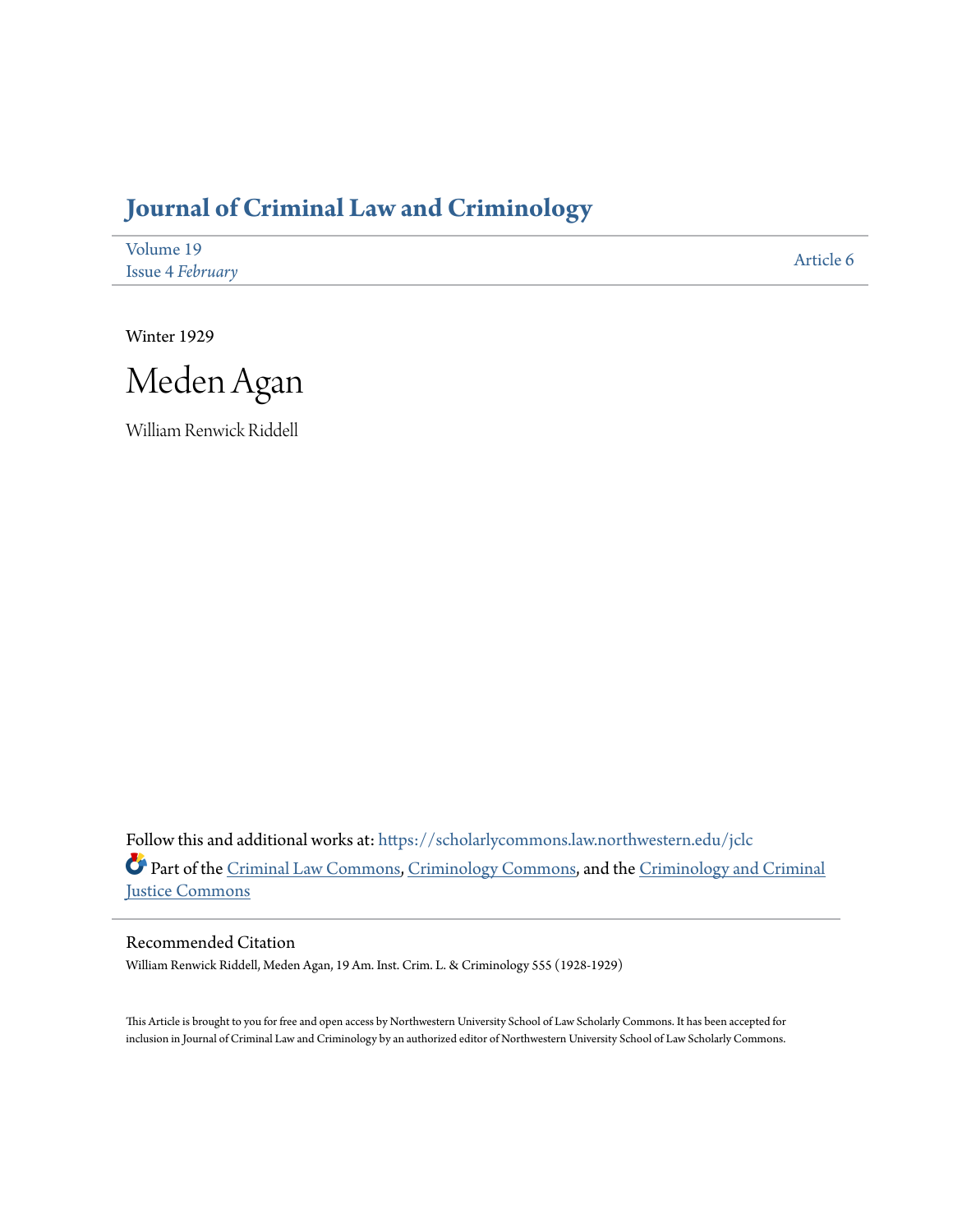## MEDEN AGAN

## WILLIAM RENWICK RIDDELL

The old Greeks had an apothegm "Meden Agan," literally "in nothing too much," which may be rendered in American and Canadian: "Don't bite off more than you can chaw."

An examination of the Secret Service accounts of King Charles II in a publication of the Camden Society, 1851; *Moneys received and paid for Secret Services of Charles II and James II 1679 to* **. . .** *1688* shows that it would have paid Titus Oates and his confrères to keep the maxim in mind and act upon it.

The "Popish Plot" of the reign of Charles II seems to have originated in the half-crazed brain of Dr. Israel (or Ezerel) Tonge (or Tong), the Anglican Rector of St. Michael's in Wood Street, London : he supplied the notorious Titus Oates with money wherewith to go to the College of St. Omer for evidence that the Pope and Catholics generally were plotting against Protestantism in general, and against King Charles in particular. Of course, the accomplished perjurer succeeded. A reasonably full and accurate accou't of this episode is given in a recent publication **by** John Lane, London, The King's Journalis, **by** J. **G.** Muddiman, M. A., chapter xi.

Titus Oates, of course, denied Tonge's initiative and assistance, but no one can believe him.

Coming to England, he was favored **by** circumstances; and with a strong public sentiment with him, he was forced upon the incredulous King: and we find that as early as the beginning of June; 1679, he was on the King's Secret Service List as receiving *£10* per week "for dyet" and  $£2$  more "for expenses,"  $£12$  per week in all (with at least as much as \$300 at the present time). Very shortly after this and as early as November, 1679, he was also furnished with free quarters at Whitehall which cost the King *£5* a month. He also got a bonus now and then ranging from *£10* to *£50* (£110 in all) for discovering a Papist, and very considerable sums *(£* **125** 8s **10d** in all) for expenses in getting witnesses, besides a Royal Bounty of *£50* in June, 1679, and one of *£30* in June, 1680.

Dr. Tonge was also fortunate: he started off in June, 1679, with a Royal Bounty of *£50* and another of the same amount in September, *£50* the next month "for his subsistence," in January, 1679-80, he received *£50* "towards enabling him to provide for and settle him